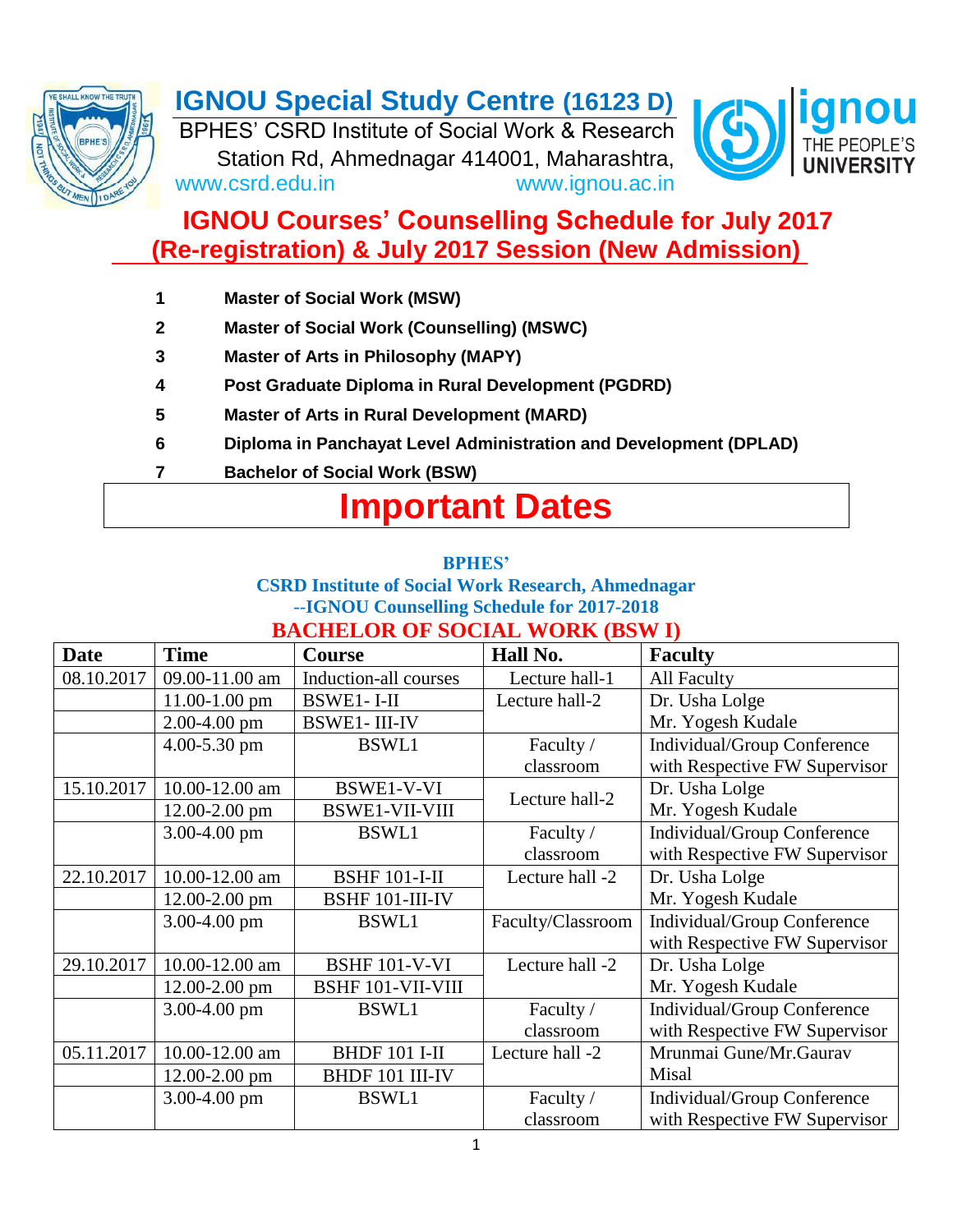| 12.11.2017 | 10.00-12.00 am    | <b>BEGF 101-I-II</b> | Lecture hall -2 | Dr. Usha Lolge                     |
|------------|-------------------|----------------------|-----------------|------------------------------------|
|            | 12.00-2.00 pm     | BEGF 101 III-IV      |                 | Mr. Yogesh Kudale                  |
|            | 3.00-4.00 pm      | <b>BSWL1</b>         | Faculty /       | <b>Individual/Group Conference</b> |
|            |                   |                      | classroom       | with Respective FW Supervisor      |
| 19.11.2017 | 10.00-12.00 am    | <b>FMT I-II</b>      | Lecture hall -2 | Dr. Usha Lolge                     |
|            | 12.00-2.00 pm     | <b>FMT III-IV</b>    |                 | Mr. Yogesh Kudale                  |
|            | 3.00-4.00 pm      | <b>BSWL1</b>         | Faculty /       | <b>Individual/Group Conference</b> |
|            |                   |                      | classroom       | with Respective FW Supervisor      |
| 26.11.2017 | 10.00-12.00 am    | FEG2 I-II            | Lecture hall -2 | Mrunmai Gune/Gaurav Misal          |
|            | $12.00 - 2.00$ pm | FEG2 II-IV           |                 |                                    |
|            | 3.00-4.00 pm      | <b>BSWL1</b>         | Faculty /       | Individual/Group Conference        |
|            |                   |                      | classroom       | with Respective FW Supervisor      |
| 03.12.2017 | 10.00-12.00 am    | FHD2 I-II            | Lecture hall -2 | Dr. Usha Lolge                     |
|            | 12.00-2.00 pm     | FHD2 III-IV          |                 | Mr. Yogesh Kudale                  |
|            | 3.00-4.00 pm      | <b>BSWL1</b>         | Faculty /       | <b>Individual/Group Conference</b> |
|            |                   |                      | classroom       | with Respective FW Supervisor      |

# **BACHELOR OF SOCIAL WORK (BSW II)**

| <b>Date</b> | <b>Time</b>      | Course                | Hall No.       | <b>Faculty</b>                |
|-------------|------------------|-----------------------|----------------|-------------------------------|
| 08.10.2017  | 09.00-11.00 am   | Induction-all courses | Lecture hall-1 | All Faculty                   |
|             | 11.00-1.00 pm    | <b>BSWE2 I-II</b>     | Lecture hall-  | Mr. Prakash Patil             |
|             | $2.00 - 4.00$ pm | <b>BSWE2 III-IV</b>   | 3              | Mrs. Alka Diwane              |
|             | 4.00-5.30 pm     | BSWL2                 | Faculty /      | Individual/Group Conference   |
|             |                  |                       | classroom      | with Respective FW Supervisor |
| 15.10.201   | 10.00-12.00 am   | <b>BSWE2 V-VI</b>     | Lecture hall-3 | Mr. Prakash Patil             |
|             | 12.00-2.00 pm    | <b>BSWE2 VII-VIII</b> |                | Mrs. Alka Diwane              |
|             | 3.00-4.00 pm     | BSWL2                 | Faculty /      | Individual/Group Conference   |
|             |                  |                       | classroom      | with Respective FW Supervisor |
| 22.10.201   | 10.00-12.00 am   | <b>BSWE4 I-II</b>     | Lecture hall-3 | Mr. Prakash Patil             |
|             | 12.00-2.00 pm    | <b>BSWE4 III-IV</b>   |                | Mrs. Alka Diwane              |
|             | 3.00-4.00 pm     | BSWL2                 | Faculty /      | Individual/Group Conference   |
|             |                  |                       | classroom      | with Respective FW Supervisor |
| 29.10.201   | 10.00-12.00 am   | <b>BSWE4 V-VI</b>     | Lecture hall-3 | Mr. Prakash Patil             |
|             | 12.00-2.00 pm    | <b>BSWE4 VII-VIII</b> |                | Mrs. Alka Diwane              |
|             | 3.00-4.00 pm     | BSWL2                 | Faculty /      | Individual/Group Conference   |
|             |                  |                       | classroom      | with Respective FW Supervisor |
| 05.11.201   | 10.00-12.00 am   | FST1 I-II             | Lecture hall-3 | Mr. Prakash Patil             |
|             | 12.00-2.00 pm    | FST1 III-IV           |                | Mrs. Alka Diwane              |
|             | 3.00-4.00 pm     | BSWL2                 | Faculty /      | Individual/Group Conference   |
|             |                  |                       | classroom      | with Respective FW Supervisor |
| 12.11.201   | 10.00-12.00 am   | FST1 V-VI             | Lecture hall-3 | Mr. Prakash Patil             |
|             | 12.00-2.00 pm    | FST1 VII-VIII         |                | Mrs. Alka Diwane              |
|             | 3.00-4.00 pm     | BSWL2                 | Faculty /      | Individual/Group Conference   |
|             |                  |                       | classroom      | with Respective FW Supervisor |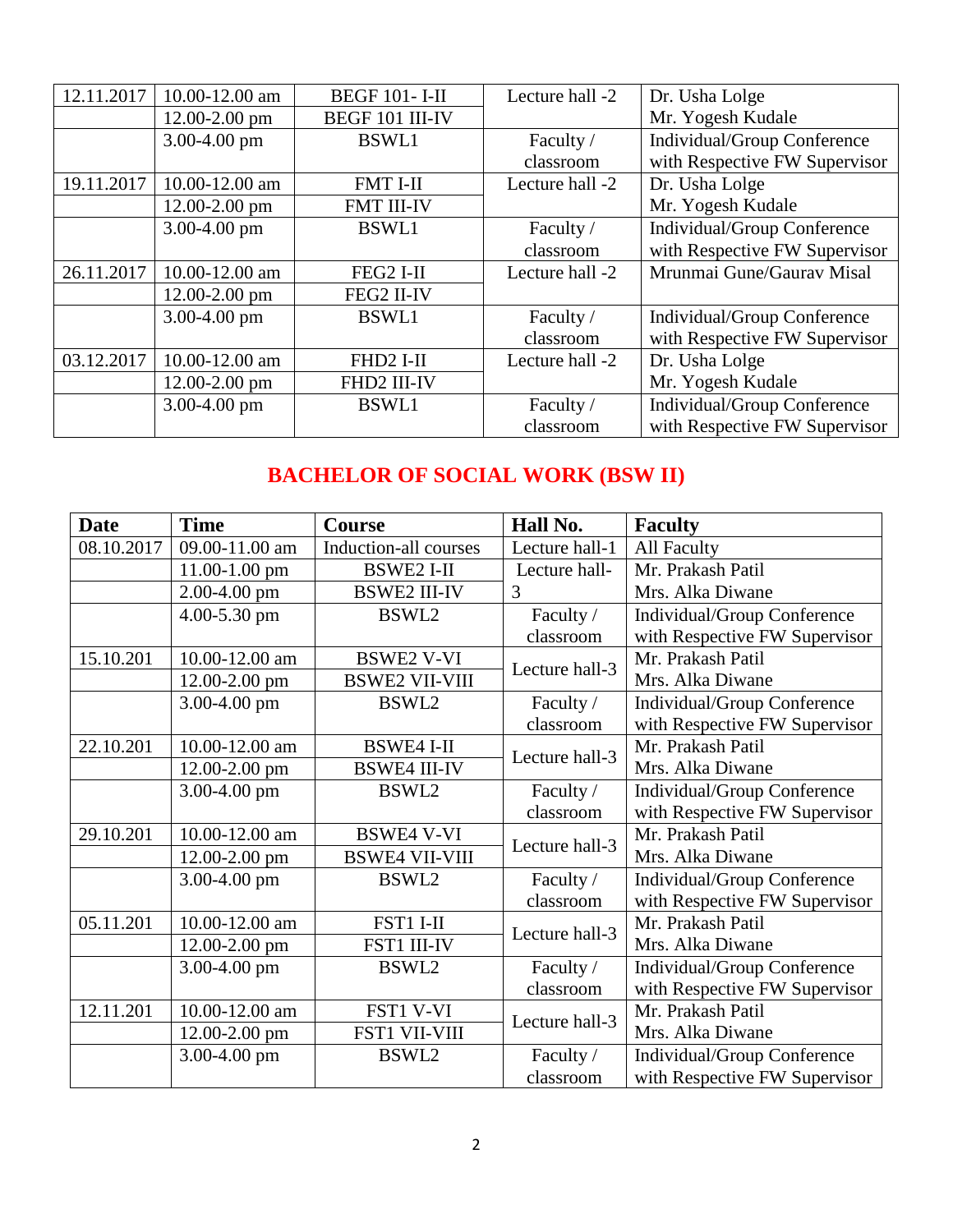# **BACHELOR OF SOCIAL WORK III (BSW III)**

| <b>Date</b> | <b>Time</b>       | <b>Course</b>         | Hall No.      | <b>Faculty</b>                |
|-------------|-------------------|-----------------------|---------------|-------------------------------|
| 08.10.2017  | 09.00-11.00 am    | Induction-all courses | Lecture hall- | <b>All Faculty</b>            |
|             |                   |                       |               |                               |
|             | $11.00 - 1.00$ pm | BSWE3                 | Lecture hall- | Mrunmai Gune/Gavrav Misal     |
|             | $2.00 - 4.00$ pm  | BSWE5                 |               |                               |
|             | $4.00 - 5.30$ pm  | BSWL3                 | Faculty /     | Individual/Group Conference   |
|             |                   |                       | classroom     | with Respective FW Supervisor |
| 15.10.201   | 10.00-12.00 am    | BSWE <sub>6</sub>     | Lecture hall- | Mrunmai Gune/ Gavrav Misal    |
|             | $12.00 - 2.00$ pm | BSWE <sub>6</sub>     |               |                               |
|             | $3.00 - 4.00$ pm  | BSWL3                 | Faculty /     | Individual/Group Conference   |
|             |                   |                       | classroom     | with Respective FW Supervisor |

#### **DIPLOMA IN PANCHAYAT LEVEL ADMINISTRATION AND DEVELOPMENT (DPLAD)**

| Date       | <b>Time</b>        | <b>Course</b>    | Hall No.         | <b>Faculty</b>   |
|------------|--------------------|------------------|------------------|------------------|
| 08.10.17   | 09.00-11.00 am     | Induction - All  | Lecture hall -1  | All              |
|            |                    | courses          |                  |                  |
|            | $11.00 - 1.00$ pm  | BPR 1            | Lecture hall -1A | Mr. Pradeep Jare |
|            | $02.00 - 04.00$ pm | BPR 1            | Lecture hall -1A | Pradeep Jare     |
| 15.10.2017 | 10.00-12.00 am     | BPR <sub>2</sub> | Lecture hall -1A | Pradeep Jare     |
|            | $12.00 - 2.00$ pm  | BPR <sub>2</sub> | Lecture hall -1A | Pradeep Jare     |
|            | $3.00 - 5.00$ pm   | BPR <sub>3</sub> | Lecture hall-1A  | Pradeep Jare     |
| 22.10.2017 | 10.00-12.00 am     | BPR <sub>3</sub> | Lecture hall -1A | Pradeep Jare     |
|            | $12.00 - 2.00$ pm  | BPR <sub>4</sub> | Lecture hall -1A | Pradeep Jare     |
|            | $3.00 - 5.00$ pm   | BPR <sub>4</sub> | Lecture hall-1A  | Pradeep Jare     |
| 29.10.2017 | 10.00-12.00 am     | BPR <sub>5</sub> | Lecture hall -1A | Pradeep Jare     |
|            | $12.00 - 2.00$ pm  | BPR <sub>5</sub> | Lecture hall -1A | Pradeep Jare     |

**MASTER OF IN PHILOSOPHY (MAPY)**

| <b>Date</b> | <b>Time</b>        | <b>Course</b>     | Hall No.         | <b>Faculty</b>                                |
|-------------|--------------------|-------------------|------------------|-----------------------------------------------|
| 08.10.17    | 09.00-11.00 am     | Induction         | Lecture hall -1  | All                                           |
|             | $11.00 - 1.00$ pm  | MPY1              | Lecture hall -2A | Rev. Dr. Nelson Falcao<br>Dr. Jaimon Varghese |
|             | $2.00 - 4.00$ pm   | MPYE <sub>1</sub> | Lecture hall -2A | Rev. Dr. Nelson Falcao                        |
| 15.10.17    | 10.00-12.00        | MPY <sub>2</sub>  | Lecture hall -2A | Rev. Dr. Nelson Falcao<br>Dr. Jaimon Varghese |
|             | $12.00 - 02.00$ pm | MPYE <sub>3</sub> | Lecture hall -2A | Rev. Dr. Nelson Falcao<br>Dr. Jaimon Varghese |
| 22.10.17    | 10.00-12.00        | MPY4              | Lecture hall -2A | Rev. Dr. Nelson Falcao                        |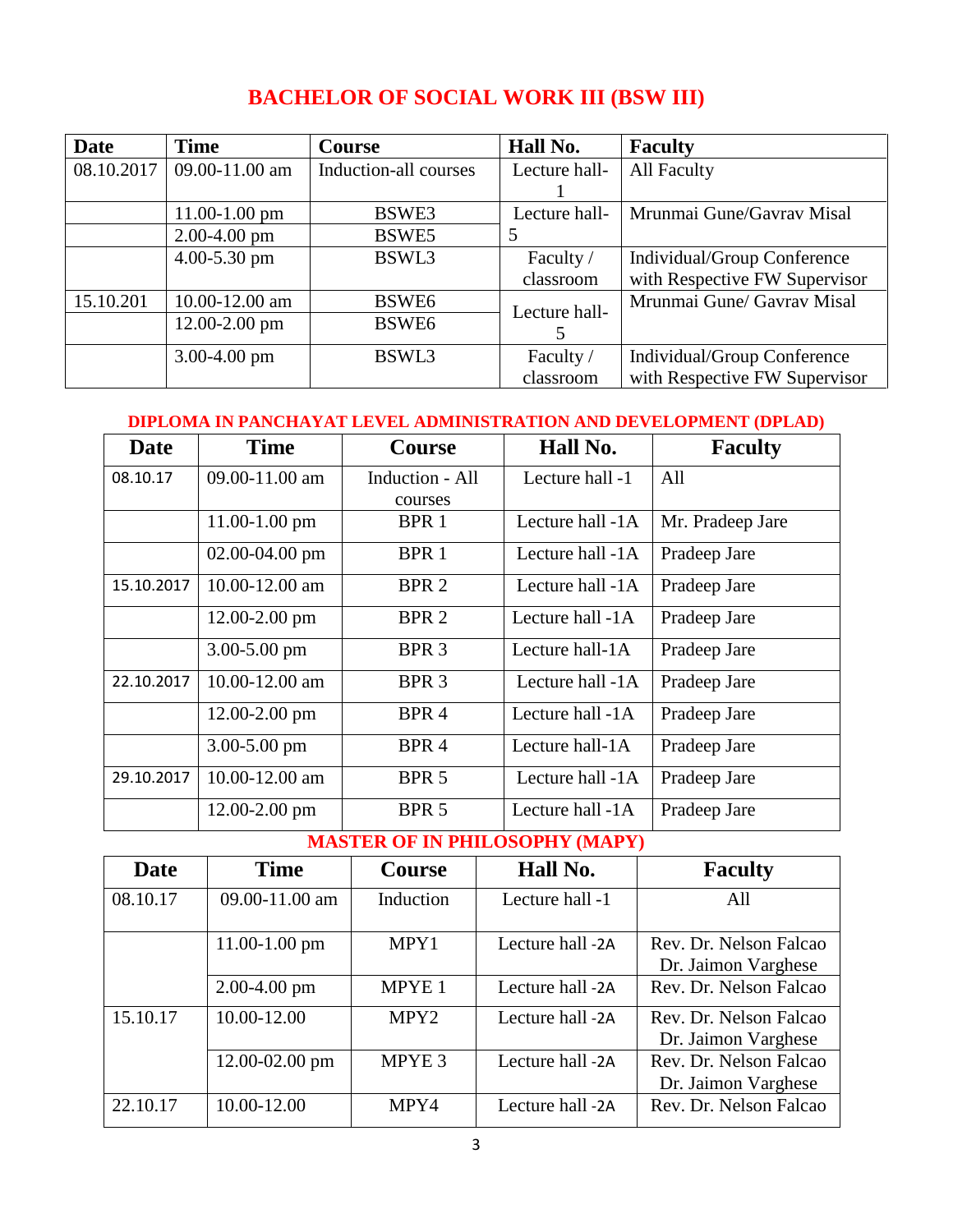|          |                    |                   |                  | Dr. Jaimon Varghese    |
|----------|--------------------|-------------------|------------------|------------------------|
|          |                    |                   |                  |                        |
|          | 12.00-02.00 pm     | MPYE 5            | Lecture hall -2A | Rev. Dr. Nelson Falcao |
|          |                    |                   |                  | Dr. Jaimon Varghese    |
| 29.10.17 | 10.00-12.00        | MPYE <sub>6</sub> | Lecture hall -2A | Rev. Dr. Nelson Falcao |
|          |                    |                   |                  | Dr. Jaimon Varghese    |
|          | $12.00 - 02.00$ pm | MPYE 7            | Lecture hall -2A | Rev. Dr. Nelson Falcao |
|          |                    |                   |                  | Dr. Jaimon Varghese    |

#### **POST GRADUATE DIPLOMA IN DEVELOPMENT (PGDRD I )**

| Date       | <b>Time</b>        | <b>Course</b>    | Hall No.        | <b>Faculty</b>    |
|------------|--------------------|------------------|-----------------|-------------------|
| 08.10.17   | 09.00-11.00 am     | Induction - All  | Lecture hall -1 | All               |
|            |                    | courses          |                 |                   |
|            | $11.00 - 1.00$ pm  | <b>MRD 101</b>   | Lecture hall -6 |                   |
|            | $02.00 - 04.00$ pm | <b>MRD 102</b>   | Lecture hall -6 | Mr. S.K. Mugutmal |
| 15.10.2017 | 10.00-12.00        | <b>MRD 103</b>   | Lecture hall -6 | Mr. S.K. Mugutmal |
|            | 12.00-02.00pm      | <b>MRDE 101</b>  | Lecture hall -6 |                   |
| 22.10.2017 | 10.00-12.00        | RDD <sub>5</sub> | Lecture hall -6 | Mr. S.K.Mugutmal  |
|            | 12.00-02.00        | RDD 6            | Lecture hall -6 |                   |

#### **Master of Art in Rural Development (MARD II) 2017-2018**

| Date       | Time                         | Course          | Hall No.        | Faculty             |
|------------|------------------------------|-----------------|-----------------|---------------------|
|            | $08.10.2017$ 09.00-11.00am   | Induction       | Lecture hall 1  | All Faculty         |
|            |                              | programme       |                 |                     |
|            | $15.10.2017$   12.00-02.00pm | <b>MRDE 101</b> | Lecture hall 3A | Mr. Suresh Mugutmal |
|            | 29.10.2017   10.00-12.00     | MRDE 2          | Lecture hall 3A | Mr. Suresh Mugutmal |
|            | 12.00-02.00pm                | MRDE 3          | Lecture hall 3A | Mr. Suresh Mugutmal |
| 05.11.2017 | 10.00-12.00                  | MRDE 4          | Lecture hall 3A | Mr. Suresh Mugutmal |
|            | 12.00-02.00pm                | RDD 7           | Lecture hall 3A | Mr. Suresh Mugutmal |

#### **MASTER OF SOCIAL WORK I (MSW I) 2017-18**

| Date       | Time               | Course           | Hall No.       | Faculty                       |
|------------|--------------------|------------------|----------------|-------------------------------|
| 08.10.2017 | 09.00-11.00am      | Induction        | Lecture hall 1 | <b>All Faculty</b>            |
|            |                    | programme        |                |                               |
|            | $11.00 - 01.00$ pm | <b>MSW001-I</b>  | Lecture hall 1 | Mr. Avinash Gore              |
|            | 02.00-04.00pm      | <b>MSW001-I</b>  | Lecture hall 1 | Mrs. Snehal Divekar           |
|            | $04.00 -$          | MSWL1            | Faculty        | Individual/Group Conference   |
|            | 05.300pm           |                  | Classroom      | with Respective FW Supervisor |
| 15.10.2017 | 10.00-12.00        | <b>MSW001-II</b> | Lecture hall 1 | Mr. Avinash Gore              |
|            | 12.00-02.00pm      | MSW001-III       | Lecture hall 1 | Mrs. Snehal Divekar           |
|            | 03.00-04.00pm      | MSWL1            | Faculty        | Individual/Group Conference   |
|            |                    |                  | Classroom      | with Respective FW Supervisor |
| 22.10.2017 | 10.00-12.00        | MSW001-IV        | Lecture hall 1 | Mr. Avinash Gore              |
|            | 12.00-02.00pm      | <b>MSW002-I</b>  | Lecture hall 1 | Mrs. Snehal Divekar           |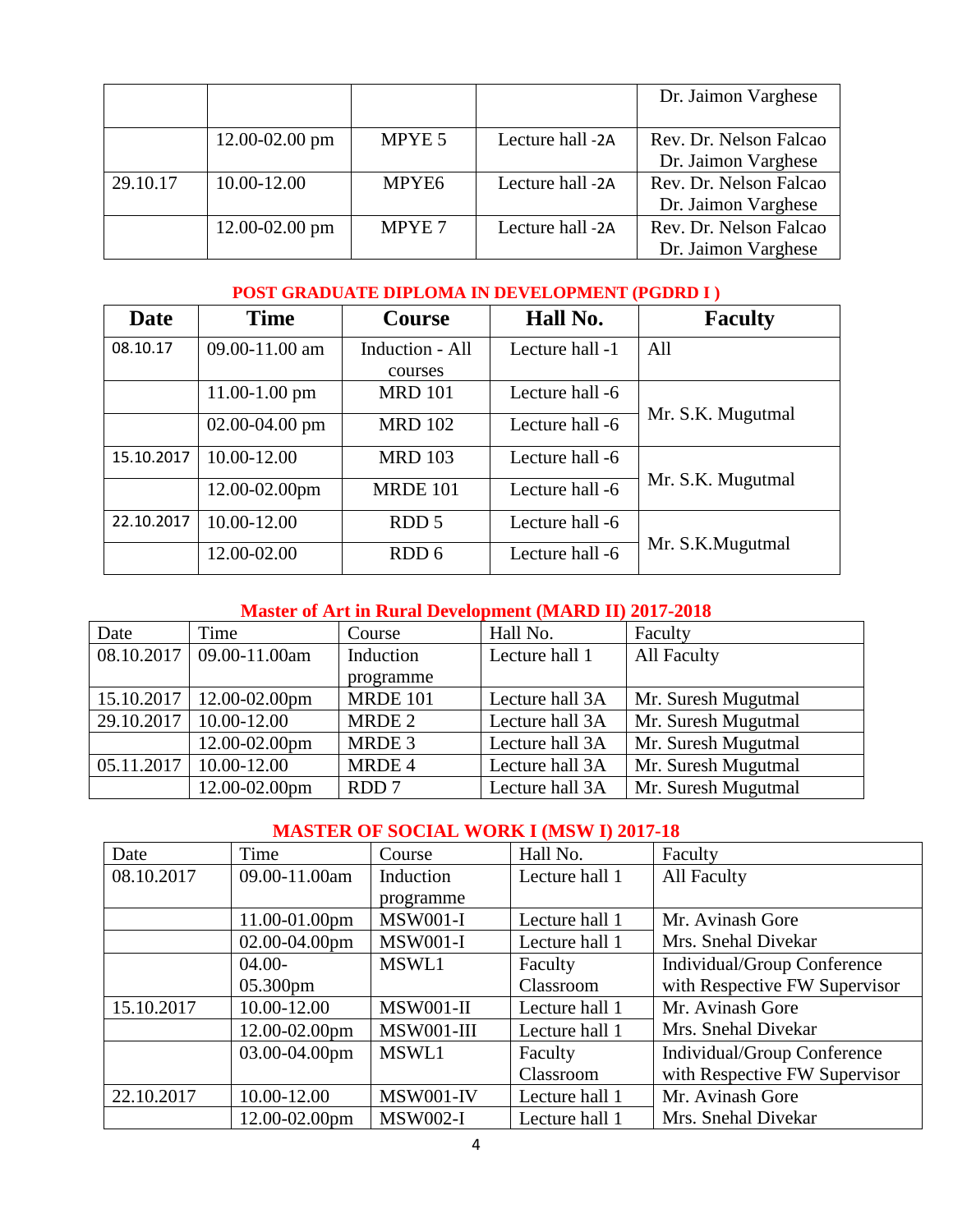|             | 03.00-04.00pm | MSWL1            | Faculty        | Individual/Group Conference   |
|-------------|---------------|------------------|----------------|-------------------------------|
|             |               |                  | Classroom      | with Respective FW Supervisor |
| 29.10.20174 | 10.00-12.00   | <b>MSW002-II</b> | Lecture hall 1 | Mr. Avinash Gore              |
|             | 12.00-02.00pm | <b>MSW002-II</b> | Lecture hall 1 | Mrs. Snehal Divekar           |
|             | 03.00-04.00pm | MSWL1            | Faculty        | Individual/Group Conference   |
|             |               |                  | Classroom      | with Respective FW Supervisor |
| 05.11.2017  | 10.00-12.00   | MSW002-III       | Lecture hall 1 | Mr. Avinash Gore              |
|             | 12.00-02.00pm | MSW002-IV        | Lecture hall 1 | Mrs. Snehal Divekar           |
|             | 03.00-04.00pm | MSWL1            | Faculty        | Individual/Group Conference   |
|             |               |                  | Classroom      | with Respective FW Supervisor |
| 12.11.2017  | 10.00-12.00   | <b>MSW003-I</b>  | Lecture hall 1 | Mr. Avinash Gore              |
|             | 12.00-02.00pm | <b>MSW003-II</b> | Lecture hall 1 | Mrs. Snehal Divekar           |
|             | 03.00-04.00pm | MSWL1            | Faculty        | Individual/Group Conference   |
|             |               |                  | Classroom      | with Respective FW Supervisor |
| 19.11.2017  | 10.00-12.00   | MSW003-III       | Lecture hall 1 | Mr. Avinash Gore              |
|             | 12.00-02.00pm | MSW003-IV        | Lecture hall 1 | Mrs. Snehal Divekar           |
|             | 03.00-04.00pm | MSWL1            | Faculty        | Individual/Group Conference   |
|             |               |                  | Classroom      | with Respective FW Supervisor |
| 26.11.2017  | 10.00-12.00   | <b>MSW004-I</b>  | Lecture hall 1 | Mr. Avinash Gore              |
|             | 12.00-02.00pm | <b>MSW004-II</b> | Lecture hall 1 | Mrs. Snehal Divekar           |
|             | 03.00-04.00pm | MSWL1            | Faculty        | Individual/Group Conference   |
|             |               |                  | Classroom      | with Respective FW Supervisor |
| 03.12.2017  | 10.00-12.00   | MSW004-III       | Lecture hall 1 | Mr. Avinash Gore              |
|             | 12.00-02.00pm | MSW004-IV        | Lecture hall 1 | Mrs. Snehal Divekar           |
|             | 03.00-04.00pm | MSWL1            | Faculty        | Individual/Group Conference   |
|             |               |                  | Classroom      | with Respective FW Supervisor |
| 07.01.2018  | 10.00-12.00   | <b>MSW005-I</b>  | Lecture hall 1 | Mr. Avinash Gore              |
|             | 12.00-02.00pm | <b>MSW005-II</b> | Lecture hall 1 | Mrs. Snehal Divekar           |
|             | 03.00-04.00pm | MSWL1            | Faculty        | Individual/Group Conference   |
|             |               |                  | Classroom      | with Respective FW Supervisor |
| 14.01.2018  | 10.00-12.00   | MSW005-III       | Lecture hall 1 | Mr. Avinash Gore              |
|             | 12.00-02.00pm | MSW005-IV        | Lecture hall 1 | Mr. Vijay Sansare             |
|             | 03.00-04.00pm | MSWL1            | Faculty        | Individual/Group Conference   |
|             |               |                  | Classroom      | with Respective FW Supervisor |
| 21.01.2018  | 10.00-12.00   | <b>MSW006-I</b>  | Lecture hall 1 | Mr. Avinash Gore              |
|             | 12.00-02.00pm | <b>MSW006-II</b> | Lecture hall 1 | Mr. Vijay Sansare             |
|             | 03.00-04.00pm | MSWL1            | Faculty        | Individual/Group Conference   |
|             |               |                  | Classroom      | with Respective FW Supervisor |
| 28.01.2018  | 10.00-12.00   | MSW006-III       | Lecture hall 1 | Mr. Avinash Gore              |
|             | 12.00-02.00pm | <b>MSW006-IV</b> | Lecture hall 1 | Mrs. Snehal Divekar           |
|             | 03.00-04.00pm | MSWL1            | Faculty        | Individual/Group Conference   |
|             |               |                  | Classroom      | with Respective FW Supervisor |
|             |               |                  |                |                               |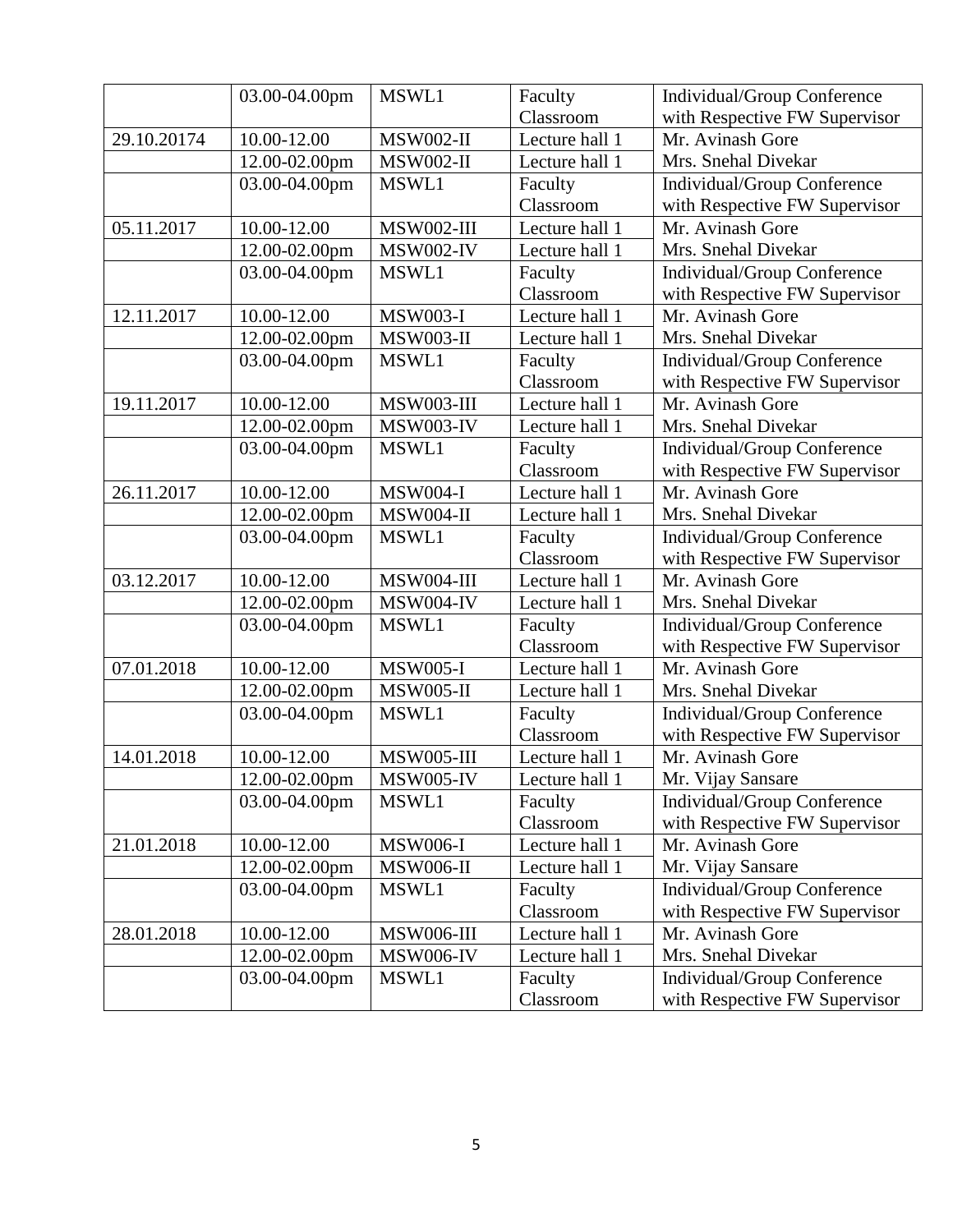|            |               | <b>INTAD LEA OF DOCTAL WORK (MDW 2)</b> |                |                               |
|------------|---------------|-----------------------------------------|----------------|-------------------------------|
| Date       | Time          | Course                                  | Hall No.       | Faculty                       |
| 08.10.2017 | 09.00-11.00am | Induction programme                     | Lecture hall 1 | All Faculty                   |
|            | 11.00-01.00pm | <b>MSW007-I</b>                         | Lecture hall 4 | Mr. Shamuvel Waghmare         |
|            | 02.00-04.00pm | <b>MSW007-I</b>                         | Lecture hall 4 | Mr. Vijay Sansare             |
|            | $04.00 -$     | MSWL2                                   | Faculty        | Individual/Group Conference   |
|            | 05.300pm      |                                         | Classroom      | with Respective FW Supervisor |
| 15.10.2017 | 10.00-12.00   | MSW007-II                               | Lecture hall 4 | Mr. Shamuvel Waghmare         |
|            | 12.00-02.00pm | MSW007-III                              | Lecture hall 4 | Mr. Vijay Sansare             |
|            | 03.00-04.00pm | MSWL2                                   | Faculty        | Individual/Group Conference   |
|            |               |                                         | Classroom      | with Respective FW Supervisor |
| 22.10.2017 | 10.00-12.00   | MSW007-IV                               | Lecture hall 4 | Mr. Shamuvel Waghmare         |
|            | 12.00-02.00pm | $MSWE1 - I$                             | Lecture hall 4 | Dr. Usha Lolge                |
|            | 03.00-04.00pm | MSWL2                                   | Faculty        | Individual/Group Conference   |
|            |               |                                         | Classroom      | with Respective FW Supervisor |
| 29.10.2017 | 10.00-12.00   | $MSWE1-II$                              | Lecture hall 4 | Mr. Shamuvel Waghmare         |
|            | 12.00-02.00pm | MSWE1-II                                | Lecture hall 4 | Dr. Usha Lolge                |
|            | 03.00-04.00pm | MSWL2                                   | Faculty        | Individual/Group Conference   |
|            |               |                                         | Classroom      | with Respective FW Supervisor |
| 05.11.2017 | 10.00-12.00   | MSWE1-III                               | Lecture hall 4 | Mr. Shamuvel Waghmare         |
|            | 12.00-02.00pm | MSWE1-IV                                | Lecture hall 4 | Dr. Usha Lolge                |
|            | 03.00-04.00pm | MSWL2                                   | Faculty        | Individual/Group Conference   |
|            |               |                                         | Classroom      | with Respective FW Supervisor |
| 12.11.2017 | 10.00-12.00   | <b>MSW008-I</b>                         | Lecture hall 4 | Mr. Shamuvel Waghmare         |
|            | 12.00-02.00pm | <b>MSW008-II</b>                        | Lecture hall 4 | Mr. Suresh Mugutmal           |
|            | 03.00-04.00pm | MSWL2                                   | Faculty        | Individual/Group Conference   |
|            |               |                                         | Classroom      | with Respective FW Supervisor |
| 19.11.2017 | 10.00-12.00   | MSW008-III                              | Lecture hall 4 | Mr. Shamuvel Waghmare         |
|            | 12.00-02.00pm | <b>MSW008-IV</b>                        | Lecture hall 4 | Mr. Suresh Mugutmal           |
|            | 03.00-04.00pm | MSWL2                                   | Faculty        | Individual/Group Conference   |
|            |               |                                         | Classroom      | with Respective FW Supervisor |
| 26.11.2017 | 10.00-12.00   | <b>MSW009-I</b>                         | Lecture hall 4 | Mr. Vijay Sansare             |
|            | 12.00-02.00pm | <b>MSW009-II</b>                        | Lecture hall 4 | Mrs. Alka Diwane              |
|            | 03.00-04.00pm | MSWL2                                   | Faculty        | Individual/Group Conference   |
|            |               |                                         | Classroom      | with Respective FW Supervisor |
| 03.12.2017 | 10.00-12.00   | MSW009-III                              | Lecture hall 4 | Mr. Vijay Sansare             |
|            | 12.00-02.00pm | <b>MSW009-IV</b>                        | Lecture hall 4 | Mrs. Alka Diwane              |
|            | 03.00-04.00pm | MSWL2                                   | Faculty        | Individual/Group Conference   |
|            |               |                                         | Classroom      | with Respective FW Supervisor |
| 07.01.2018 | 10.00-12.00   | MSWE2-I                                 | Lecture hall 4 | Mr. Pradeep Jare              |
|            | 12.00-02.00pm | MSWE2-II                                | Lecture hall 4 | Mr. Shamuvel Waghmare         |
|            | 03.00-04.00pm | MSWL2                                   | Faculty        | Individual/Group Conference   |
|            |               |                                         | Classroom      | with Respective FW Supervisor |
| 14.01.2018 | 10.00-12.00   | MSWE2-III                               | Lecture hall 4 | Mr. Pradeep Jare              |
|            | 12.00-02.00pm | MSWE2-IV                                | Lecture hall 4 | Mr. Shamuvel Waghmare         |
|            | 03.00-04.00pm | MSWL2                                   | Faculty        | Individual/Group Conference   |
|            |               |                                         | Classroom      | with Respective FW Supervisor |

## **MASTER OF SOCIAL WORK (MSW 2)**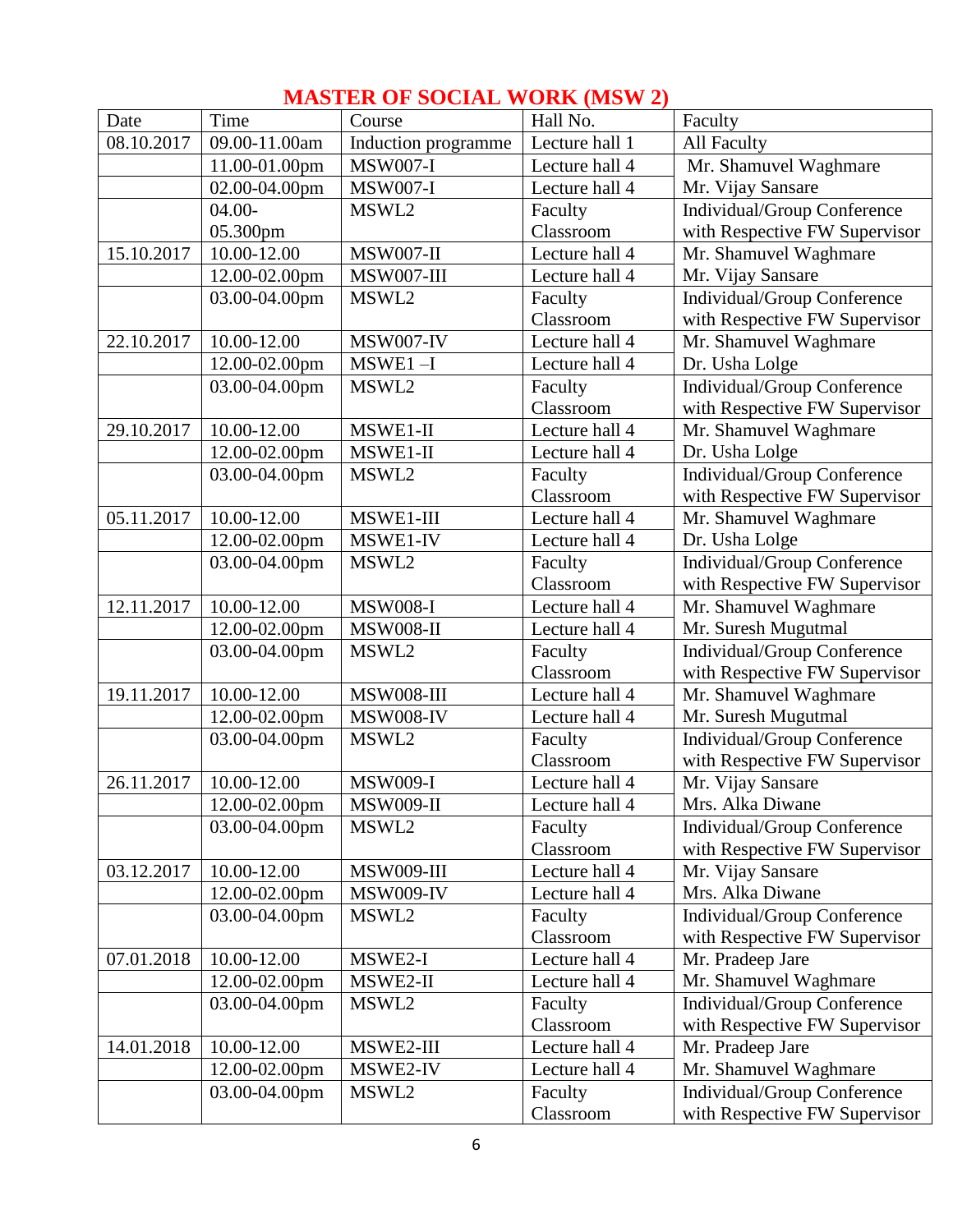| 21.01.2018 | 10.00-12.00   | MSWE3-I   | Lecture hall 4 | Mr. Suresh Mugutmal           |
|------------|---------------|-----------|----------------|-------------------------------|
|            | 12.00-02.00pm | MSWE3-II  | Lecture hall 4 | Mr. Shamuvel Waghmare         |
|            | 03.00-04.00pm | MSWL2     | Faculty        | Individual/Group Conference   |
|            |               |           | Classroom      | with Respective FW Supervisor |
| 28.01.2018 | 10.00-12.00   | MSWE3-III | Lecture hall 4 | Mr. Suresh Mugumal            |
|            | 12.00-02.00pm | MSWE3-IV  | Lecture hall 4 | Mr. Shamuvel Waghmare         |
|            | 03.00-04.00pm | MSWL2     | Faculty        | Individual/Group Conference   |
|            |               |           | Classroom      | with Respective FW Supervisor |

# **MASTER OF SOCIAL WORK (Counselling) (MSWC I)**

| Date        | Time          | Course            | Hall No.         | Faculty                            |  |
|-------------|---------------|-------------------|------------------|------------------------------------|--|
| 08.10.2017  | 09.00-11.00am | Induction         | Lecture hall 1   | <b>All Faculty</b>                 |  |
|             |               | programme         |                  |                                    |  |
|             | 11.00-01.00pm | <b>MSW001-I</b>   | Lecture hall 1   | Mr. Avinash Gore                   |  |
|             | 02.00-04.00pm | <b>MSW001-I</b>   | Lecture hall $1$ | Mrs. Snehal Divekar                |  |
|             | $04.00 -$     | <b>MSWL 46,47</b> | Faculty          | Individual/Group Conference        |  |
|             | 05.300pm      |                   | Classroom        | with Respective FW Supervisor      |  |
| 15.10.2017  | 10.00-12.00   | <b>MSW001-II</b>  | Lecture hall 1   | Mr. Avinash Gore                   |  |
|             | 12.00-02.00pm | MSW001-III        | Lecture hall 1   | Mrs. Snehal Divekar                |  |
|             | 03.00-04.00pm | <b>MSWL 46,47</b> | Faculty          | Individual/Group Conference        |  |
|             |               |                   | Classroom        | with Respective FW Supervisor      |  |
| 22.10.2017  | 10.00-12.00   | MSW001-IV         | Lecture hall 1   | Mr. Avinash Gore                   |  |
|             | 12.00-02.00pm | <b>MSW002-I</b>   | Lecture hall 1   | Mrs. Snehal Divekar                |  |
|             | 03.00-04.00pm | <b>MSWL 46,47</b> | Faculty          | <b>Individual/Group Conference</b> |  |
|             |               |                   | Classroom        | with Respective FW Supervisor      |  |
| 29.10.20174 | 10.00-12.00   | <b>MSW002-II</b>  | Lecture hall 1   | Mr. Avinash Gore                   |  |
|             | 12.00-02.00pm | <b>MSW002-II</b>  | Lecture hall 1   | Mrs. Snehal Divekar                |  |
|             | 03.00-04.00pm | <b>MSWL 46,47</b> | Faculty          | Individual/Group Conference        |  |
|             |               |                   | Classroom        | with Respective FW Supervisor      |  |
| 05.11.2017  | 10.00-12.00   | MSW002-III        | Lecture hall 1   | Mr. Avinash Gore                   |  |
|             | 12.00-02.00pm | <b>MSW002-IV</b>  | Lecture hall 1   | Mrs. Snehal Divekar                |  |
|             | 03.00-04.00pm | <b>MSWL 46,47</b> | Faculty          | Individual/Group Conference        |  |
|             |               |                   | Classroom        | with Respective FW Supervisor      |  |
| 12.11.2017  | 10.00-12.00   | <b>MSW008 I</b>   | Lecture hall 4   | Mr. Suresh Mugutmal                |  |
|             | 12.00-02.00pm | <b>MSW008 II</b>  | Lecture hall 4   | Mr. Shamuvel Waghmare              |  |
|             | 03.00-04.00pm | <b>MSWL 46,47</b> | Faculty          | Individual/Group Conference        |  |
|             |               |                   | Classroom        | with Respective FW Supervisor      |  |
| 19.11.2017  | 10.00-12.00   | <b>MSW008 III</b> | Lecture hall 4   | Mr. Suresh Mugutmal                |  |
|             | 12.00-02.00pm | <b>MSW008 IV</b>  | Lecture hall 4   | Mr. Shamuvel Waghmare              |  |
|             | 03.00-04.00pm | <b>MSWL 46,47</b> | Faculty          | Individual/Group Conference        |  |
|             |               |                   | Classroom        | with Respective FW Supervisor      |  |
| 26.11.2017  | 10.00-12.00   | <b>MSW009 I</b>   | Lecture hall 4   | Mr. Vijay Sansare                  |  |
|             | 12.00-02.00pm | <b>MSW009 II</b>  | Lecture hall 4   | Mrs. Alka Diwane                   |  |
|             | 03.00-04.00pm | <b>MSWL 46,47</b> | Faculty          | <b>Individual/Group Conference</b> |  |
|             |               |                   | Classroom        | with Respective FW Supervisor      |  |
| 03.12.2017  | 10.00-12.00   | <b>MSW009 III</b> | Lecture hall 4   | Mr. Suresh Mugutmal                |  |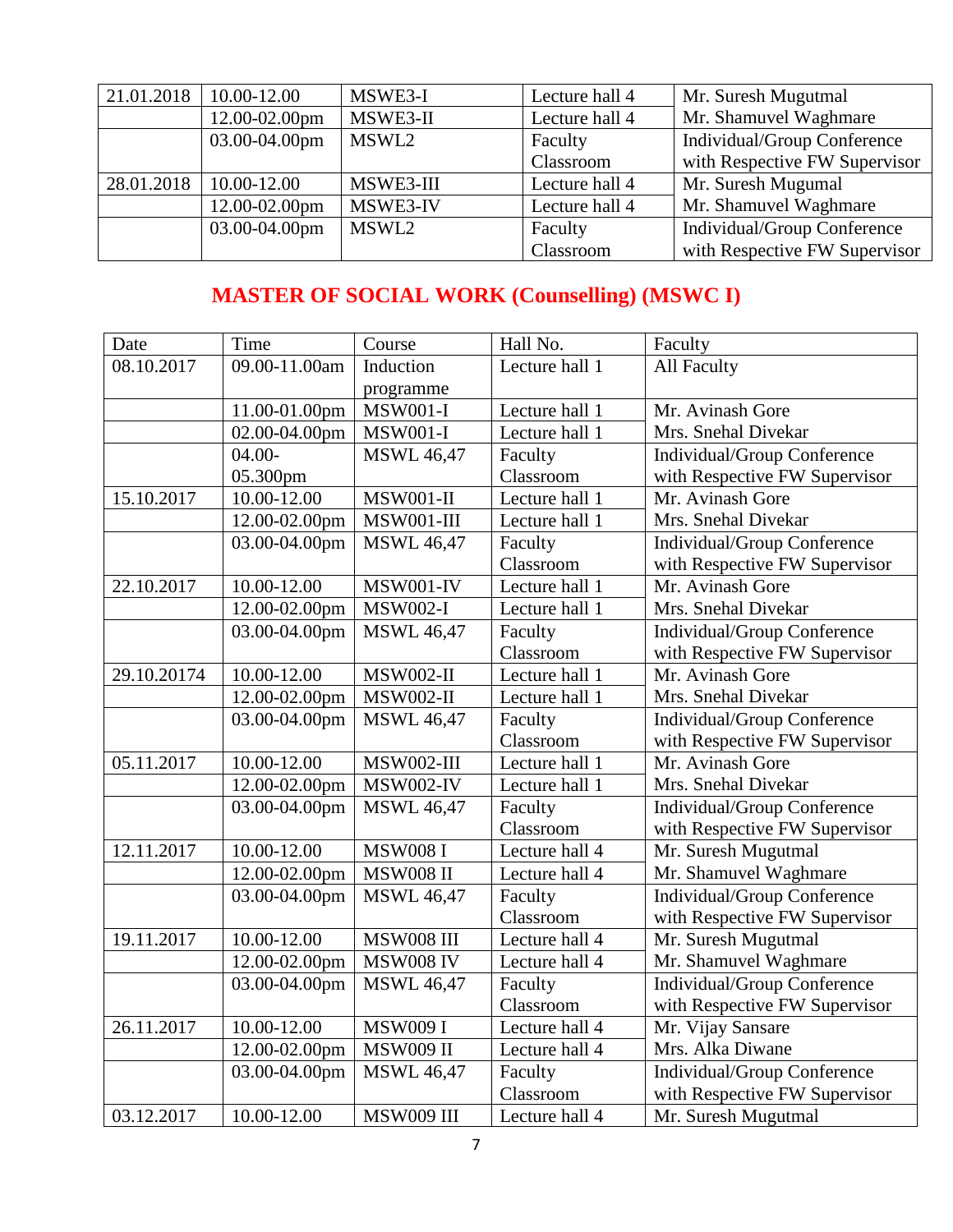|            | 12.00-02.00pm      | <b>MSW009 IV</b>  | Lecture hall 4  | Mr. Shamuvel Waghmare         |
|------------|--------------------|-------------------|-----------------|-------------------------------|
|            | 03.00-04.00pm      | <b>MSWL 46,47</b> | Faculty         | Individual/Group Conference   |
|            |                    |                   | Classroom       | with Respective FW Supervisor |
| 07.01.2018 | 10.00-12.00        | <b>MSW005-I</b>   | Lecture hall 1  | Mr. Avinash Gore              |
|            | 12.00-02.00pm      | <b>MSW005-II</b>  | Lecture hall 1  | Mrs. Snehal Divekar           |
|            | 03.00-04.00pm      | <b>MSWL 46,47</b> | Faculty         | Individual/Group Conference   |
|            |                    |                   | Classroom       | with Respective FW Supervisor |
| 14.01.2018 | 10.00-12.00        | MSW005-III        | Lecture hall 1  | Mr. Avinash Gore              |
|            | $12.00 - 02.00$ pm | <b>MSW005-IV</b>  | Lecture hall 1  | Mr. Vijay Sansare             |
|            | 03.00-04.00pm      | <b>MSWL 46,47</b> | Faculty         | Individual/Group Conference   |
|            |                    |                   | Classroom       | with Respective FW Supervisor |
| 04.02.2018 | 10.00-12.00        | MSW10             | Lecture hall 4A | Mr. Shamuvel Waghmare         |
|            | 12.00-02.00pm      | MSW11             | Lecture hall 4A | Mr. Pradeep Jare              |
|            | 03.00-04.00pm      | MSWE1             | Lecture hall 4A | Mr. Shamuvel Waghmare         |
|            | $04.00-$           | MSWE3             | Lecture hall 4A | Mr. Pradeep Jare              |
|            | 05.30PM            |                   |                 |                               |

## **GENERAL INSTRUCTIONS TO IGNOU STUDENTS**

- 1. Learners are advised to study the material well and come prepared so that there will be fruitful discussion at the Counselling sessions. Remember that Counselling sessions are not teaching sessions and are meant to facilitate you to understand the material properly and to assist you to learn. You will get a chance to interact with other peer learners and the Counsellor, so do make it convenient to attend and avail the benefit of these sessions to help you learn better.
- 2. Individual conferences and group conferences will be held on all the counselling days in the afternoon.
- 3. Please note that 45 days of concurrent field work (including casework, group work, community organization, research, as social action as per the guidelines given in the journal), 5 individual conferences, 5 group conferences and 10 observation visits are compulsory for all the MSW / BSW students. The field work supervisors will assist you in completing fieldwork and journals.
- 4. The individual and group conferences may be re-scheduled as per the convenience of the field work (faculty) supervisor. Kindly be in touch with your field work supervisor and consult with him / her whenever, you face any difficulty in your fieldwork.
- 5. Please update your address, email ID, mobile number, WhatsApp contact and facebook ID so that you will receive updates from the IGNOU office.
- 6. Kindly visit IGNOU website (website of IGNOU regional centre, Pune) for more details.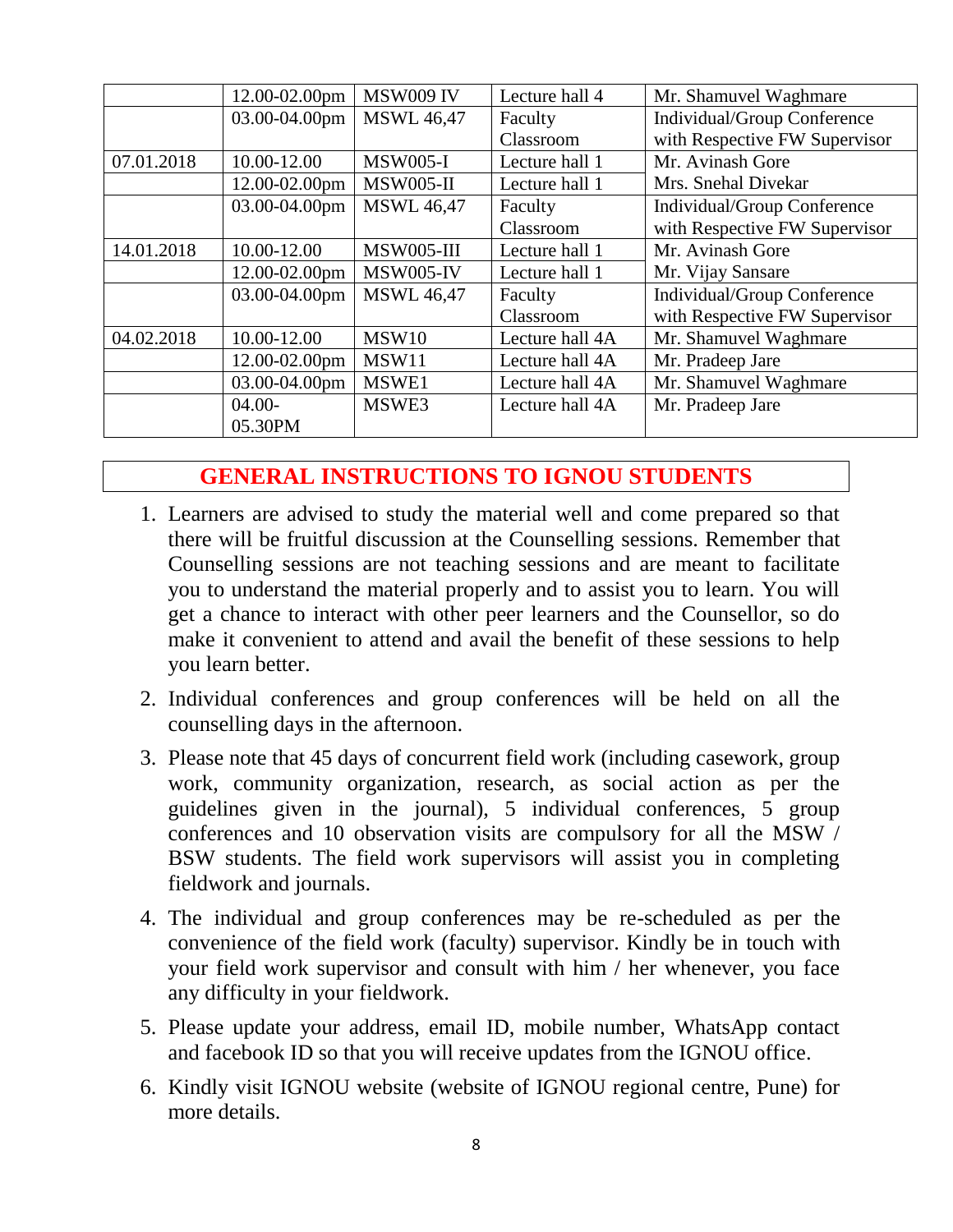- 7. Kindly send your queries via email to [ignou16123@gmail.com](mailto:ignou16123@gmail.com) (BPHES' CSRD ISWR SSC) or [rcpune@ignou.ac.in](mailto:rcpune@ignou.ac.in) (RC Pune). Email is the best means for getting clarifications for your queries.
- 8. All the forms are filled online only. Any clarifications concerning examination forms / re-registration forms / re-admission forms will be entertained only at the IGNOU Regional Centre, Pune.
- 9. All the payments to IGNOU shall be made online only.
- 10. Please note the name and contact number of your field work supervisor given below:

| Sr. No         | <b>Enrollment No.</b> | <b>Prog</b> | <b>Name of Student</b>        | <b>Supervisor</b>     |
|----------------|-----------------------|-------------|-------------------------------|-----------------------|
| 1              | 175703437             | <b>BSW</b>  | KHEMNAR SONALI POPAT          |                       |
| $\overline{2}$ | 175707473             | <b>BSW</b>  | SHINDE AKSHAY JAGANNATH       |                       |
| 3              | 175707498             | <b>BSW</b>  | <b>BHANGARE ASHA MARUTI</b>   |                       |
| $\overline{4}$ | 175717696             | <b>BSW</b>  | SONKAMBLE RATNADEEP LAXMAN    |                       |
| 5              | 175721830             | <b>BSW</b>  | PATEKAR NITA MURLIDHAR        |                       |
| 6              | 175722057             | <b>BSW</b>  | <b>GANJE NEHA ARUN</b>        |                       |
| 7              | 173630379             | MSW         | JADHAV SONALI JALINDAR        |                       |
| 8              | 173631349             | <b>MSW</b>  | VISHNU MADHUKAR KAMBLE        |                       |
| 9              | 175687357             | <b>MSW</b>  | <b>GUJAR SHARADA GANPAT</b>   |                       |
| 10             | 175687404             | <b>MSW</b>  | PRASHANT BALASAHEB LENDE      |                       |
| 11             | 175687411             | <b>MSW</b>  | TEJAL BALASAHEB LENDE         |                       |
| 12             | 175689644             | <b>MSW</b>  | PALVE KANCHAN KARBHARI        |                       |
| 13             | 175693501             | <b>MSW</b>  | SAVITA MADHAVSING PARDESHI    |                       |
| 14             | 175693644             | <b>MSW</b>  | KURHE HARISHCHANDRA BHAUSAHEB |                       |
| 15             | 175696016             | <b>MSW</b>  | DOIPHODE VANDANA PARAJI       |                       |
| 16             | 175696815             | MSW         | JADHAV CHANDAN WAMAN          |                       |
| 17             | 175697190             | MSW         | PACHPUTE PRAKASH NARAYAN      | Mrs. VAISHALI PATHARE |
| 18             | 175697380             | <b>MSW</b>  | JADHAV RESHMA SHIVAJI         | 9850711410            |
| 19             | 175697483             | <b>MSW</b>  | PATIL VIKAS BALU              |                       |
| 20             | 175697602             | <b>MSW</b>  | SHARAD JAGANNATH GHULE        |                       |
| 21             | 175697659             | <b>MSW</b>  | RONGE VASANTI SAINATH         |                       |
| 22             | 175698066             | <b>MSW</b>  | SHELKE SHUBHADA UDDHAV        |                       |
| 23             | 175700273             | MSW         | KULKARNI VISHAKHA PRAKASH     |                       |
| 24             | 175701189             | <b>MSW</b>  | KHARAT SHOBHA BHASKARRAO      |                       |
| 25             | 175701773             | <b>MSW</b>  | TADVI PARVIN HAMJAN           |                       |
| 26             | 175701924             | MSW         | TAGAD ASHWINI ABASAHEB        |                       |
| 27             | 175701995             | <b>MSW</b>  | CHANDU GUNAJI FADE            |                       |
| 28             | 175702127             | <b>MSW</b>  | <b>HIWALE MANOJ KISHOR</b>    |                       |
| 29             | 175702166             | <b>MSW</b>  | DAUND KISHOR RAVSAHEB         |                       |
| 30             | 175702578             | <b>MSW</b>  | BELHEKAR RAJSHREE CHANDRAKANT |                       |
| 31             | 175702926             | <b>MSW</b>  | SHELAR PRANITA BABANRAO       |                       |

## **List of Field work (faculty) supervisors and their students (BSW/MSW)**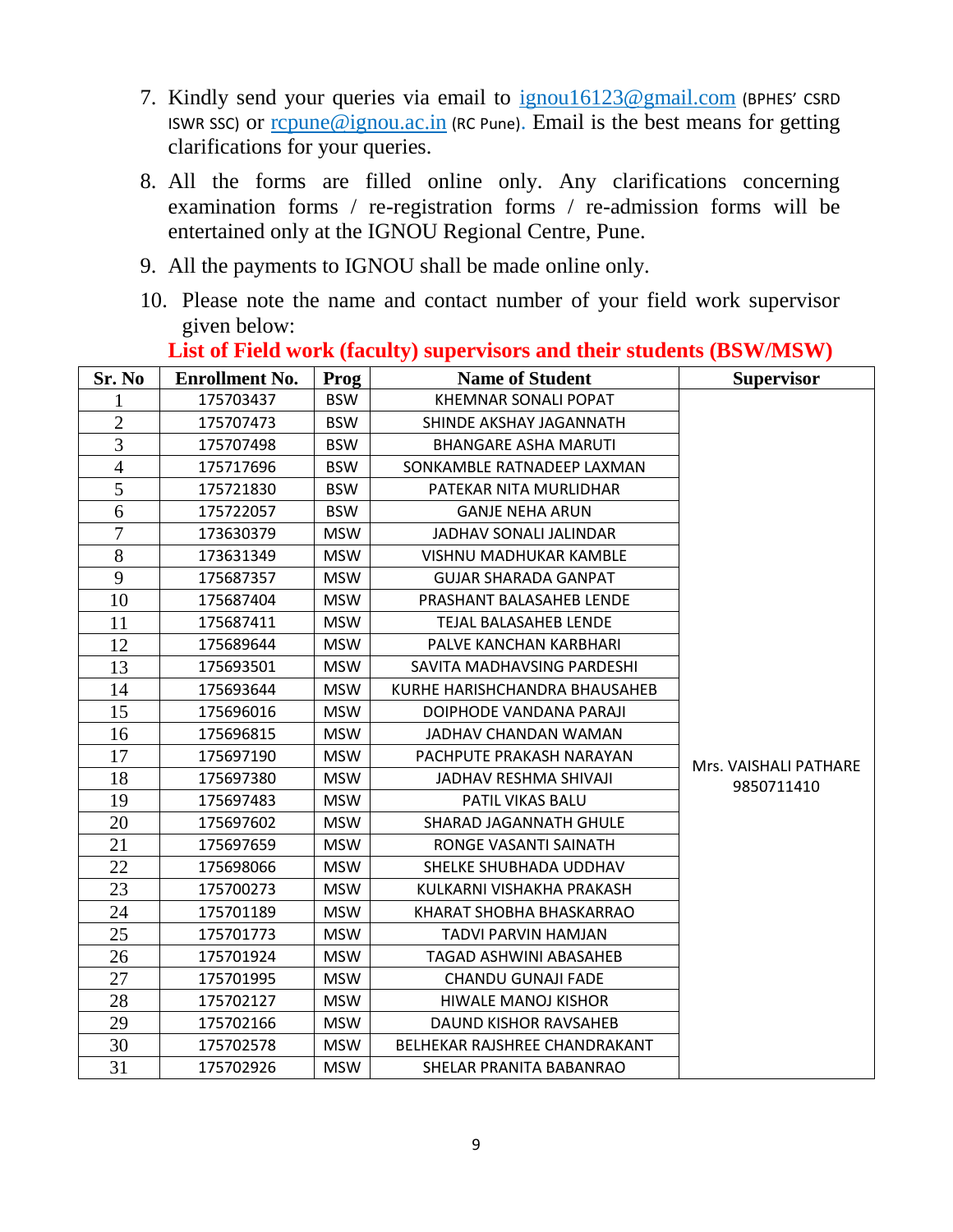# **List of Field work (faculty) supervisors and their students (MSW)**

| Sr. No         | <b>Enrollment No.</b> | <b>Prog</b> | <b>Name of Student</b>         | <b>Supervisor</b>   |
|----------------|-----------------------|-------------|--------------------------------|---------------------|
| 1              | 175704446             | <b>MSW</b>  | WAGH KALPANA MURLIDHAR         |                     |
| $\mathbf{2}$   | 175704540             | <b>MSW</b>  | MANJUSHRI SUDHAKAR BORUDE      |                     |
| 3              | 175704636             | <b>MSW</b>  | <b>MAYUR RAOSAHEB KULKARNI</b> |                     |
| $\overline{4}$ | 175704880             | <b>MSW</b>  | SHINDE VANDANA BHAUSAHEB       |                     |
| 5              | 175708285             | <b>MSW</b>  | MANALI ANIL DESHMUKH           |                     |
| 6              | 175708547             | <b>MSW</b>  | RAHUL NEMICHAND PAWAR          |                     |
| 7              | 175708783             | <b>MSW</b>  | <b>BHUTE SHIVAJI PANDURANG</b> |                     |
| 8              | 175709105             | <b>MSW</b>  | <b>SALAKE SAVITA GENU</b>      |                     |
| 9              | 175709120             | <b>MSW</b>  | DIGHE SANDIP BABAN             | Mr. Suresh Mugutmal |
| 10             | 175709857             | <b>MSW</b>  | <b>GADEKAR YOGESH ASHOK</b>    | 91456616004         |
| 11             | 175710529             | <b>MSW</b>  | SHRIKANT ANANDRAO DHAGE        |                     |
| 12             | 175710543             | <b>MSW</b>  | <b>GODGE PRADIP SURYABHAN</b>  |                     |
| 13             | 175711560             | <b>MSW</b>  | SHAIKH SHAHABAJ MUSA           |                     |
| 14             | 175711860             | <b>MSW</b>  | SUREKHA BHASKAR SALVE          |                     |
| 15             | 175711940             | <b>MSW</b>  | PATHAN SAMINA SIKANDAR         |                     |
| 16             | 175711957             | <b>MSW</b>  | LANGHE SHILPA SUBHASH          |                     |
| 17             | 175711989             | <b>MSW</b>  | SHINDE SIDDHESHWAR SHIVAJI     |                     |
| 18             | 175713825             | <b>MSW</b>  | PATHAN SAMINABANU JAMADAR      |                     |
| 19             | 175714050             | <b>MSW</b>  | VISHWANATH SITARAM GHEGAD      |                     |
| 20             | 175715090             | <b>MSW</b>  | <b>KALE RUPALI SUNIL</b>       |                     |
| 21             | 175715202             | <b>MSW</b>  | JAYBHAY MANISHA VIKRAM         |                     |
| 22             | 175715298             | <b>MSW</b>  | <b>VISHAL TARACHAND AHIRE</b>  |                     |
| 23             | 175716512             | <b>MSW</b>  | SOPAN UTAM DANE                |                     |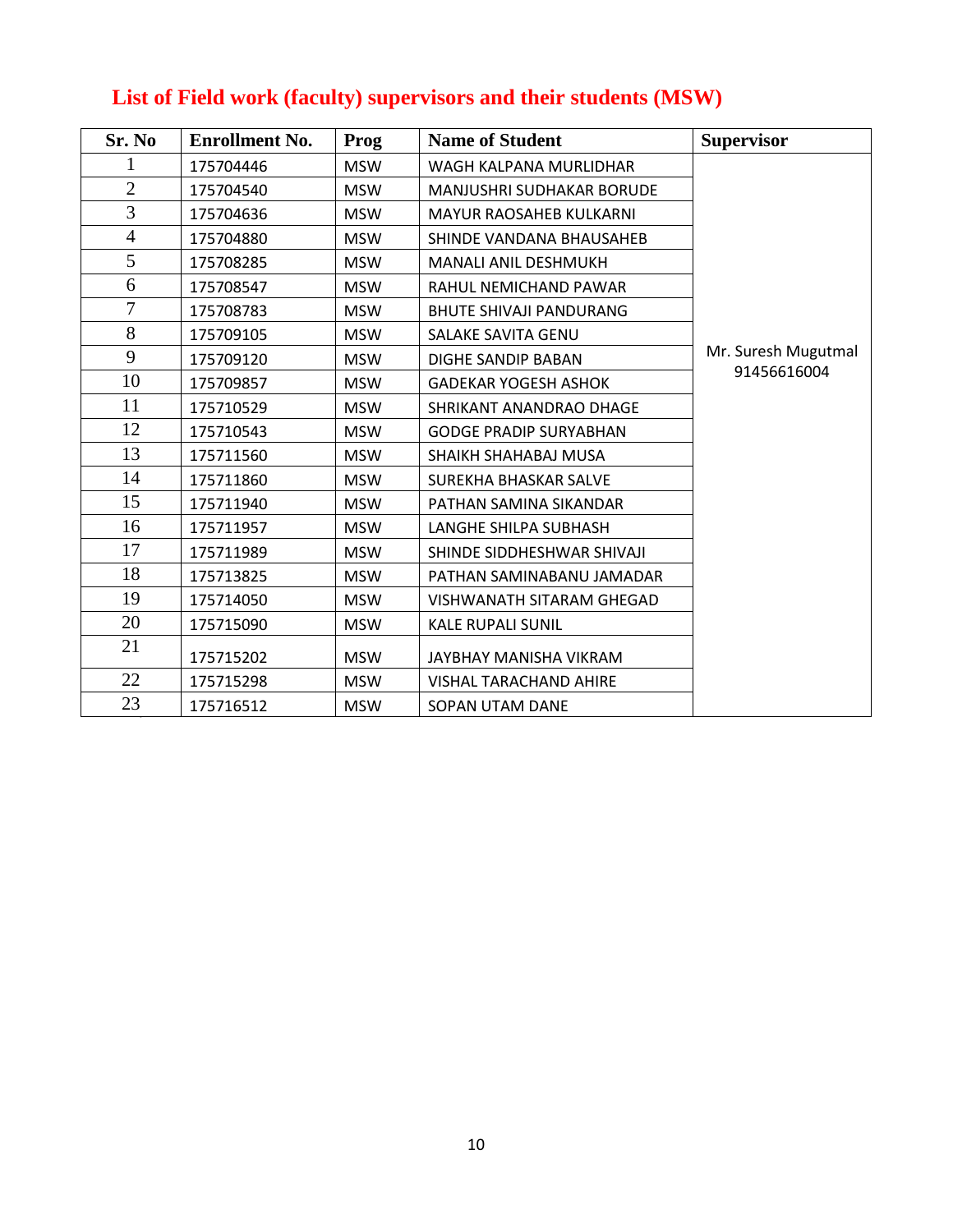| Sr. No         | <b>Enrollment No.</b> | Prog        | <b>Name of Student</b>         | <b>Supervisor</b> |
|----------------|-----------------------|-------------|--------------------------------|-------------------|
| 1              | 175693454             | <b>BSW</b>  | RATHOD ATUL MACHHINDRA         |                   |
| $\overline{2}$ | 175695354             | <b>BSW</b>  | JOSEPHINE AUGUSTIN PEREIRA     |                   |
| 3              | 175697057             | <b>BSW</b>  | THORAT NIRAJKUMAR SUNIL        |                   |
| $\overline{4}$ | 175698460             | <b>BSW</b>  | YAKUB HABIB SHAIKH             |                   |
| 5              | 175722064             | <b>BSW</b>  | TAJANE TEJASHRI BADASHAHA      |                   |
| 6              | 175722089             | <b>BSW</b>  | CHAITANYA THAKAJI GANJE        |                   |
| 7              | 175697247             | <b>MSW</b>  | TUKARAM TULASHIRAM KATKADE     |                   |
| 8              | 175697817             | <b>MSW</b>  | RAHUL NANDRAM LAGAD            |                   |
| 9              | 175698106             | <b>MSW</b>  | PICHAD SURYAMALA PANDURANG     |                   |
| 10             | 175698303             | <b>MSW</b>  | TEPALE SHUBHADA UTTAMRAO       |                   |
| 11             | 175699147             | <b>MSW</b>  | BEDWAL DEVAKA BHAWSING         |                   |
| 12             | 175699201             | <b>MSW</b>  | KALE AJAY BAPURAO              | Mr. Pradeep Jare  |
| 13             | 175699566             | <b>MSW</b>  | GAIKWAD SOHAM ARUNRAO          | 8956981380        |
| 14             | 175700843             | <b>MSW</b>  | KALE ASHABAI BAPURAO           |                   |
| 15             | 175700908             | <b>MSW</b>  | SUSARE ASHISH SAMBHAJI         |                   |
| 16             | 175701583             | <b>MSW</b>  | SHRIPAT VEENA KRISHNA          |                   |
| 17             | 175701648             | <b>MSW</b>  | SARWAN SHUBHAM GOVIND          |                   |
| 18             | 175702980             | <b>MSW</b>  | <b>KESARI FERNANDES</b>        |                   |
| 19             | 175703025             | <b>MSW</b>  | SALPURE SARALA BABAN           |                   |
| 20             | 175703230             | <b>MSW</b>  | PATIL ROHINI HANMANTRAO        |                   |
| 21             | 175703570             | <b>MSW</b>  | FULSOUNDAR ARTI ARUN           |                   |
| 22             | 175703627             | <b>MSW</b>  | LATIKA MHALSAKANT MANKAR       |                   |
| 23             | 175703698             | <b>MSW</b>  | DHINDALE LEELABAI VITTHAL      |                   |
| 24             | 175703706             | <b>MSW</b>  | <b>WARULE SHITAL DADASAHEB</b> |                   |
| 25             | 175704217             | <b>MSW</b>  | ABDUR RAHIM UZAGARE            |                   |
| 26             | 175687482             | <b>MSWC</b> | <b>ASHOK MOHANRAO VEER</b>     |                   |
| 27             | 175693003             | <b>MSWC</b> | <b>ARCHANA BHALE</b>           |                   |
| 28             | 175698976             | <b>MSWC</b> | RAMKRISHNA JOSHI               |                   |
| 29             | 175715930             | <b>MSWC</b> | SONALI                         |                   |

## **List of Field work (faculty) supervisors and their students (BSW/MSW)**